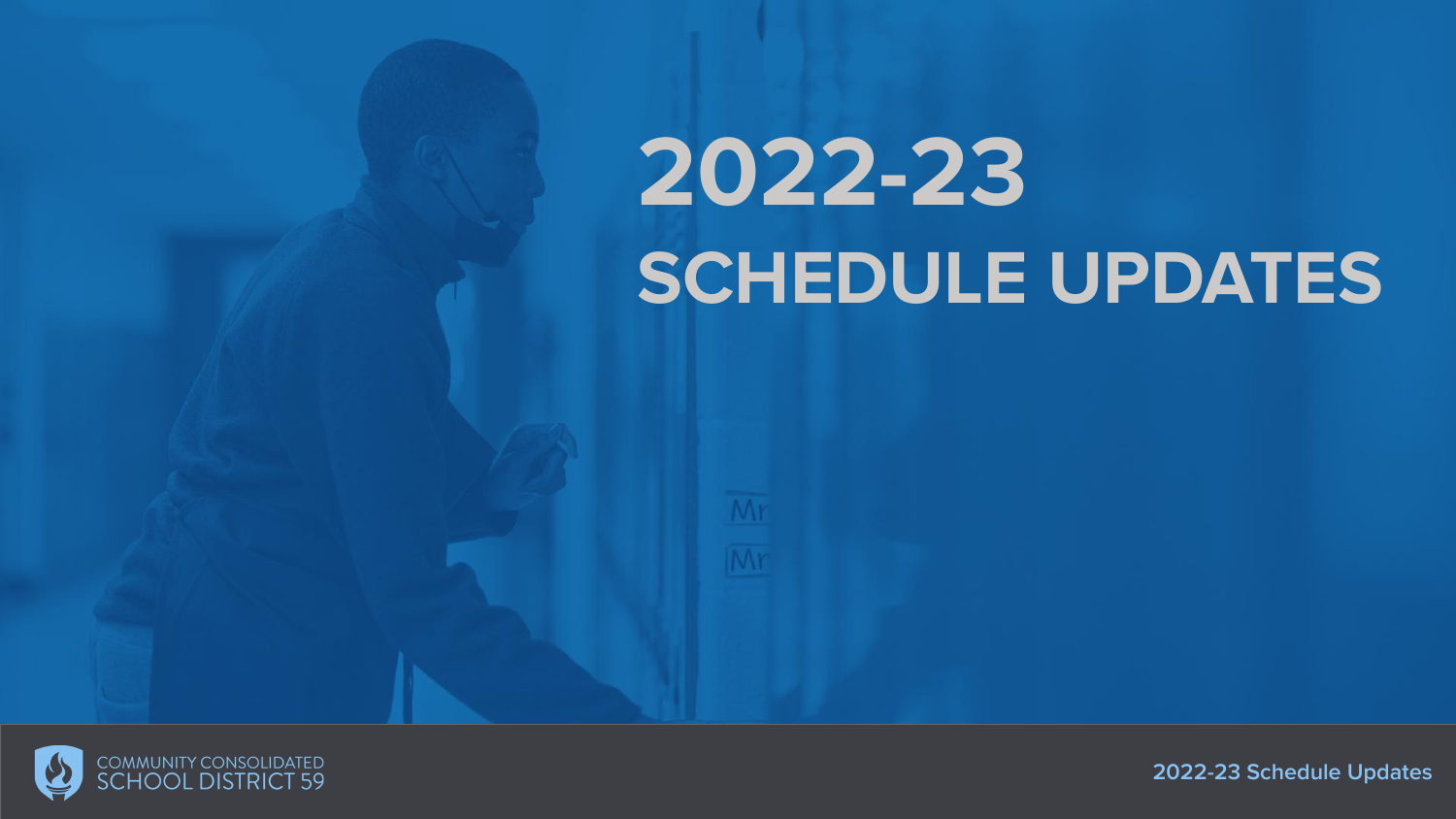### **CURRENT SCHEDULES**

- Inequitable opportunities for students across all schools
- Non-compliance issues
- Inconsistent instructional minutes across school
- Lack of dedicated time for interventions and extensions (WIN)

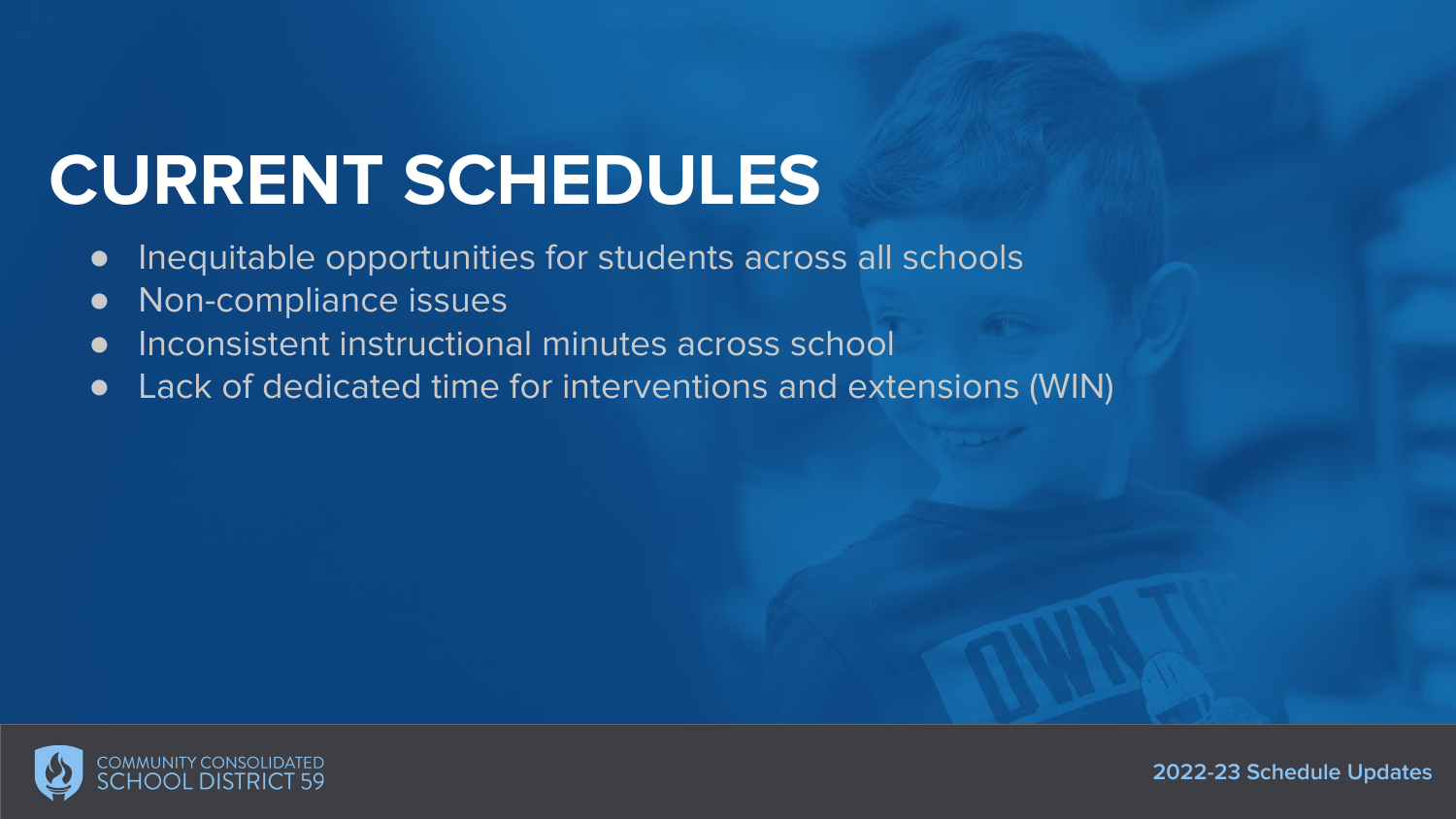### **ELC SCHEDULE**

#### ● Current

- Limited to AM sessions only for some classes due to grant requirements
- Lack of daily collaboration time for teachers

● New

- Expand for more PM sessions for students 5 days per week
- Daily collaboration time for teachers

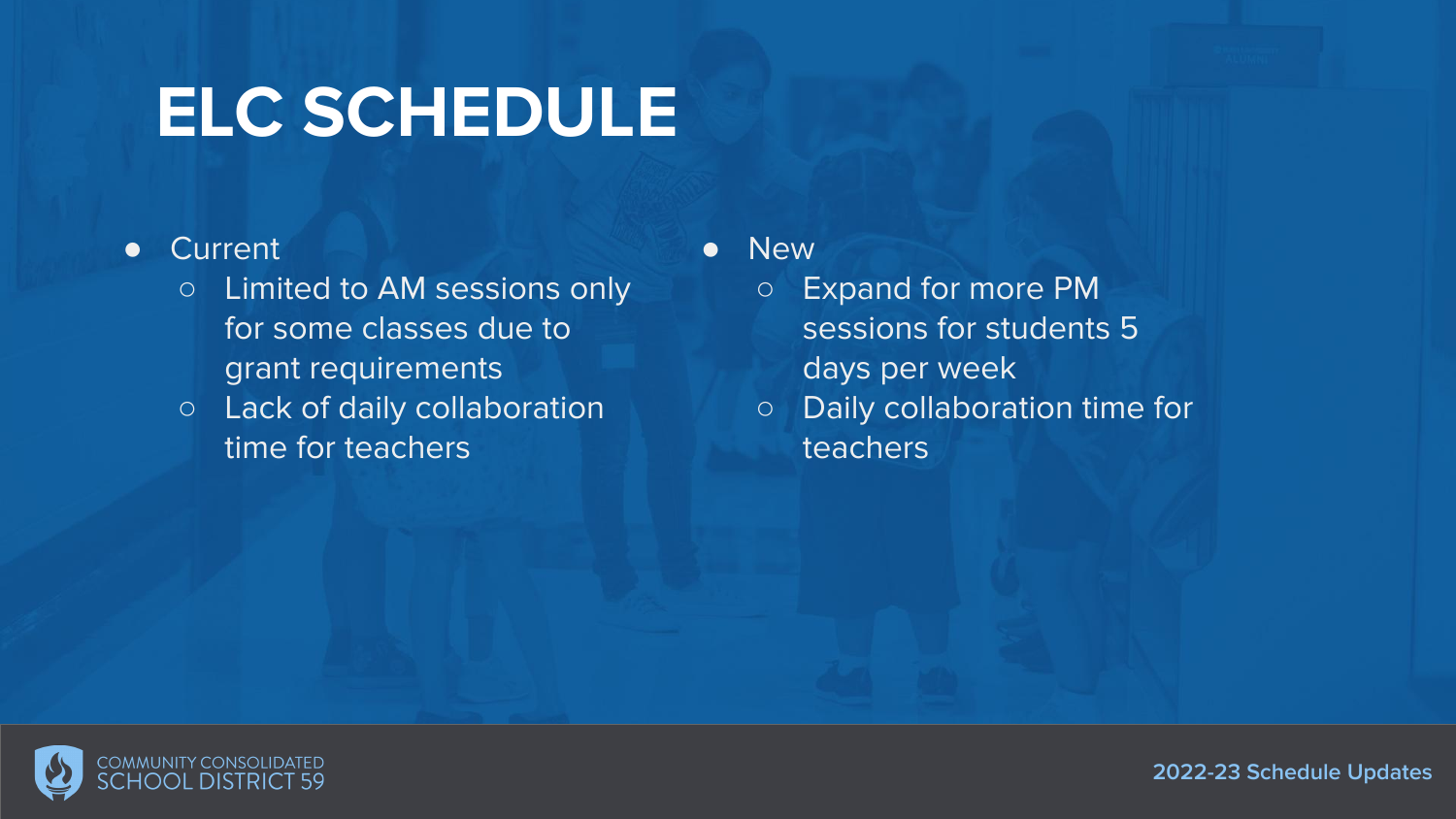## **2022-23 ELEMENTARY SCHEDULE**

- All 11 school Principals were given the task to work together to develop a common 5 day schedule
- Input from teachers was received and considered
- Board approved additional staff (15 total FTEs) on 3.14.22 that will allow all elementary schools to meet the PE Mandate and expand Art and Music
- Individual school will develop schedules that align to the framework but are tied to enrollment, programs, etc. of the school

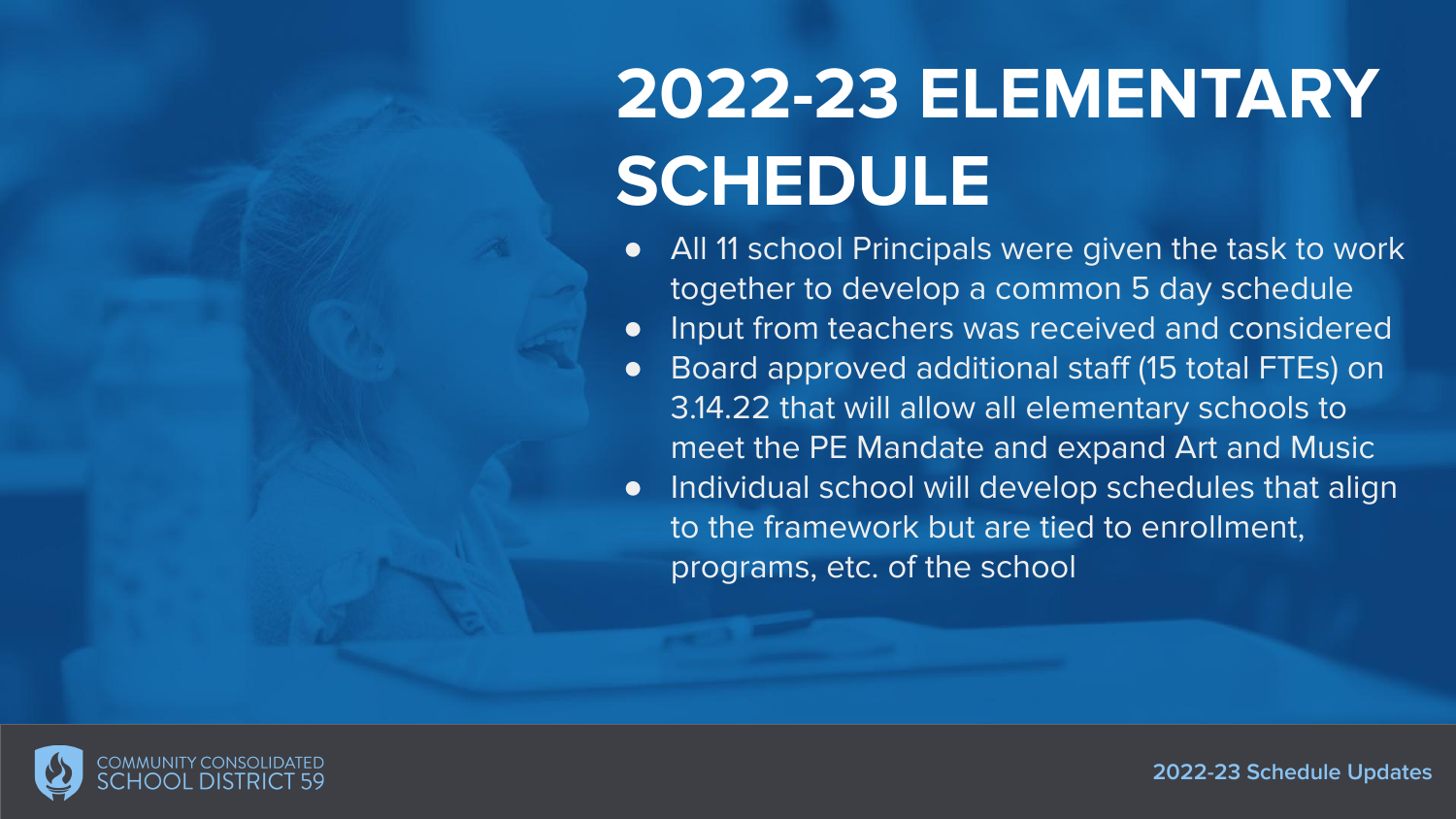#### **ELEMENTARY SCHEDULE**

#### **Current**

- PE only 2 x week (non-compliant)
- o Art and music taught by same teacher every other week
- Limited daily collaboration time for grade level teams and colleagues
- **New** 
	- PE 3 x week (compliant)
	- Art and music instruction every week
	- Increased daily collaboration time for grade level teams and colleagues

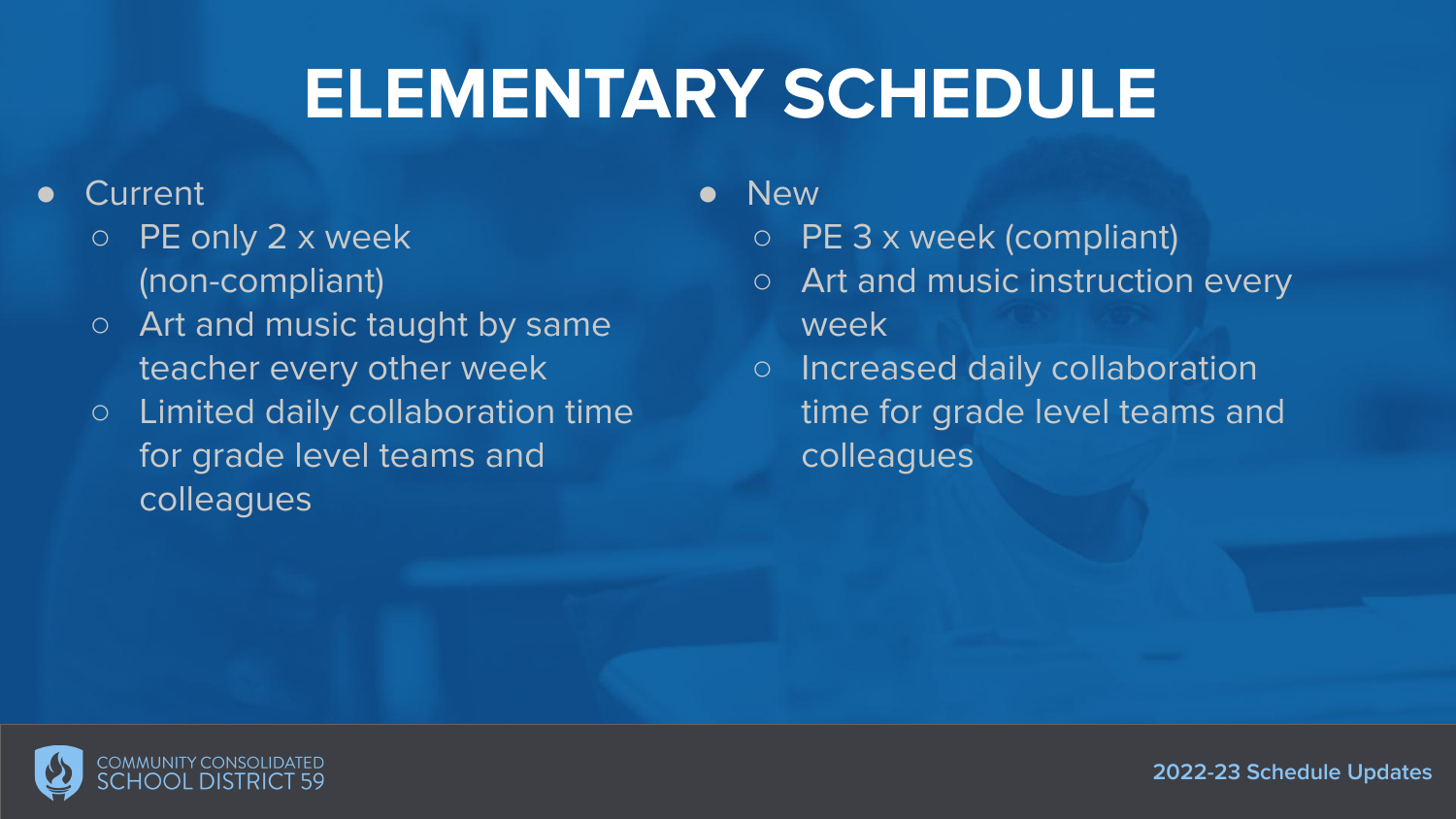# **2022-23 JUNIOR HIGH PROCESS**

- Included equal representation from all Junior Highs
- Focused on our district drivers:
	- Goal 1: increased time for Math instruction for all students.
	- Goal 2: increased opportunities for intervention and enrichment for all students.
	- Goal 4: equitable programming across the Junior Highs.
- Allowed for several rounds of feedback and learning
	- Feb. 20, 2020-Sandburg MS
	- Dec. 6, 2021
	- Jan. 4, 2022
	- Feb. 2022
		- Faculty Survey
		- Building-level Committee feedback with Principals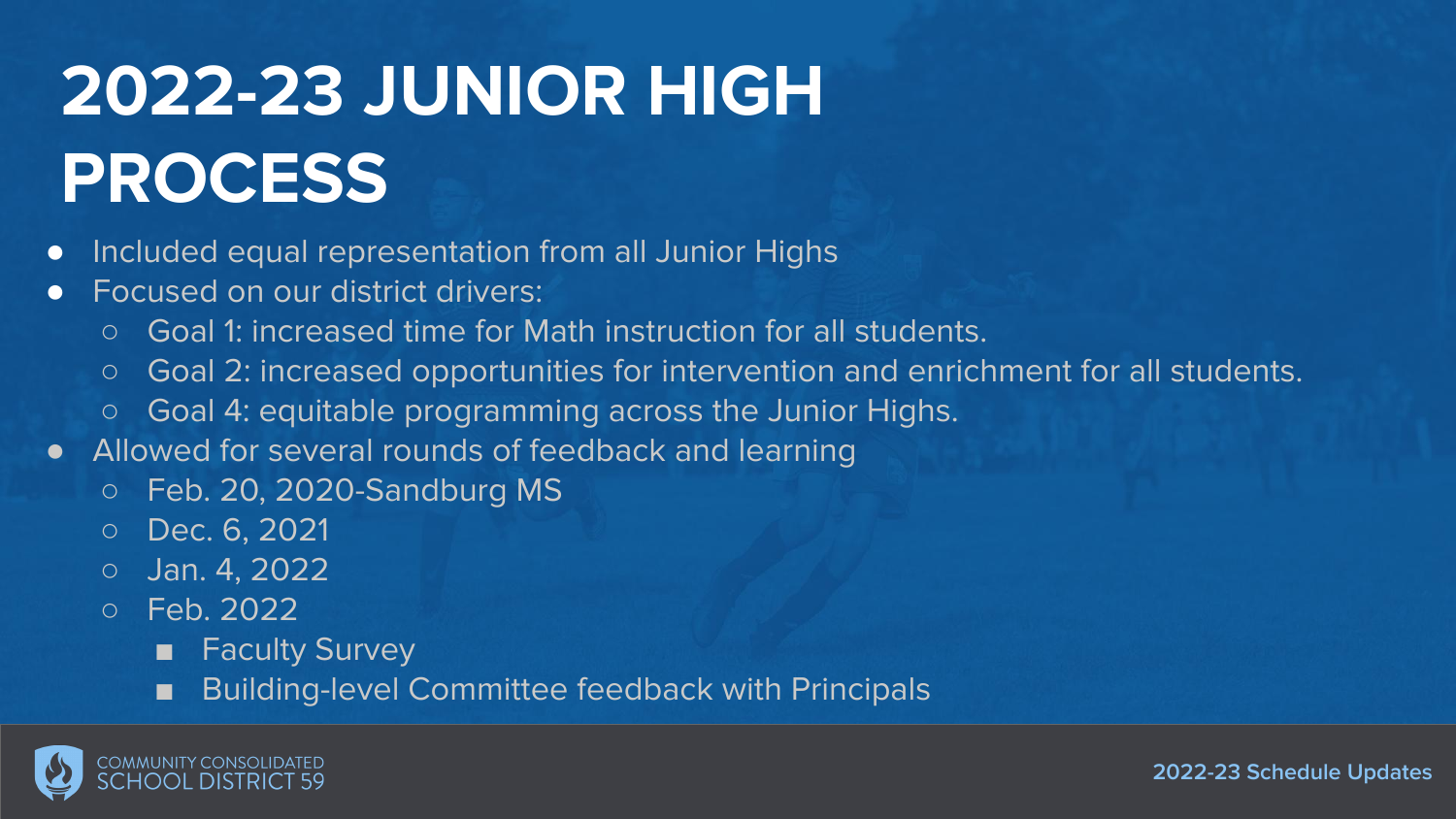# **2022-23 JUNIOR HIGH SCHEDULE**

- Math, ELA, PE every day
- **•** Implements an What I Need (WIN) Enrichment /Intervention Period.
- Maintains student choice w/Elective course options
- Streamlines a student's day to lessen the transition impacts between 5th grade to 6th grade and 8th grade to 9th grade.
- Fosters and promotes a college and career culture.
- Increased planning time for teachers.